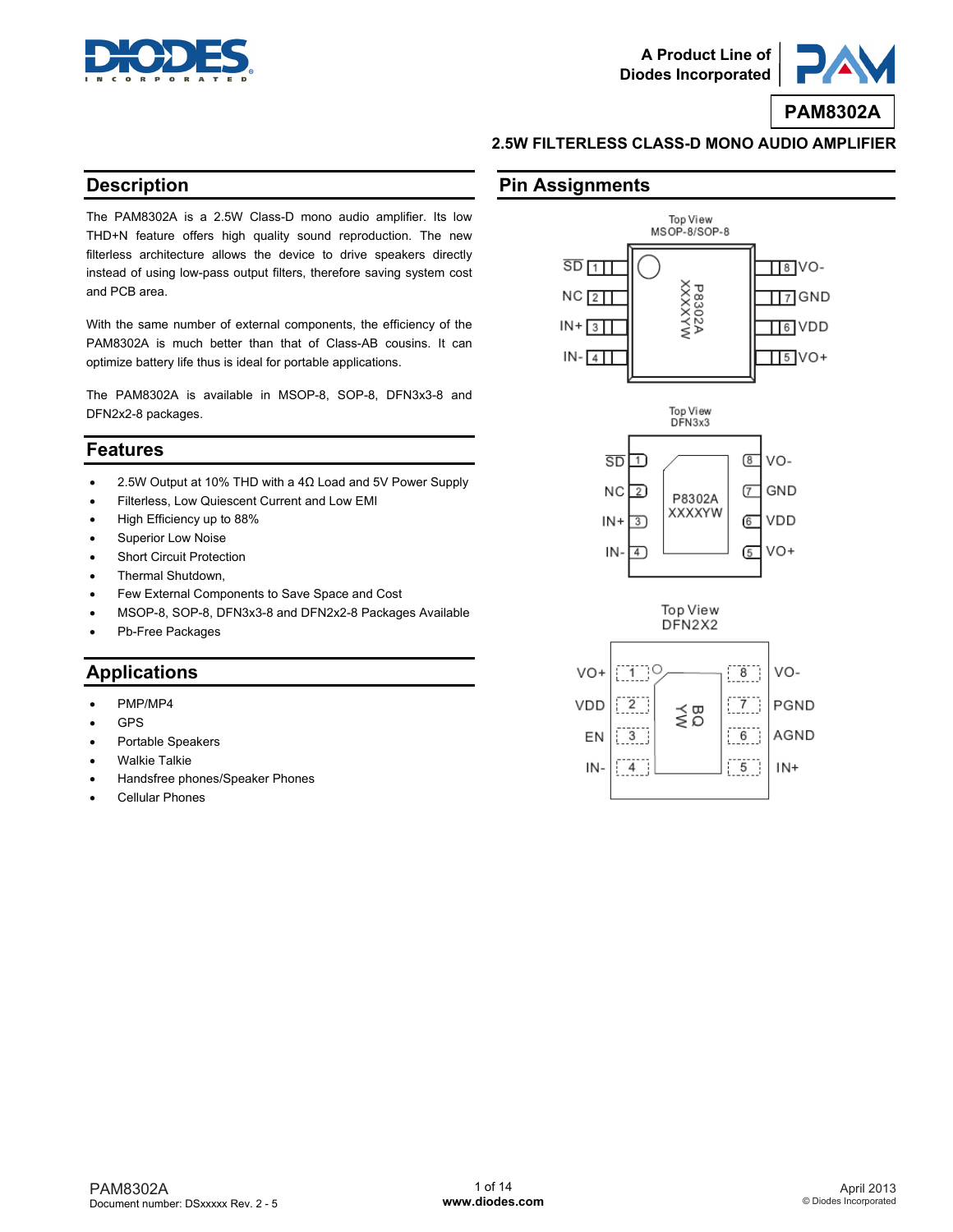



## **Typical Applications Circuit**



## **Functional Block Diagram**



## Absolute Maximum Ratings (@TA = +25°C, unless otherwise specified.)

These are stress ratings only and functional operation is not implied. Exposure to absolute maximum ratings for prolonged time periods may affect device reliability. All voltages are with respect to ground.

| <b>Parameter</b>                  | Rating                           | Unit |
|-----------------------------------|----------------------------------|------|
| Supply Voltage at No Input Signal | 6.0                              |      |
| Input Voltage                     | $-0.3$ to V <sub>DD</sub> $+0.3$ |      |
| Maximum Junction Temperature      | 150                              |      |
| Storage Temperature               | $-65$ to $+150$                  | °C   |
| Soldering Temperature             | 300, 5sec                        |      |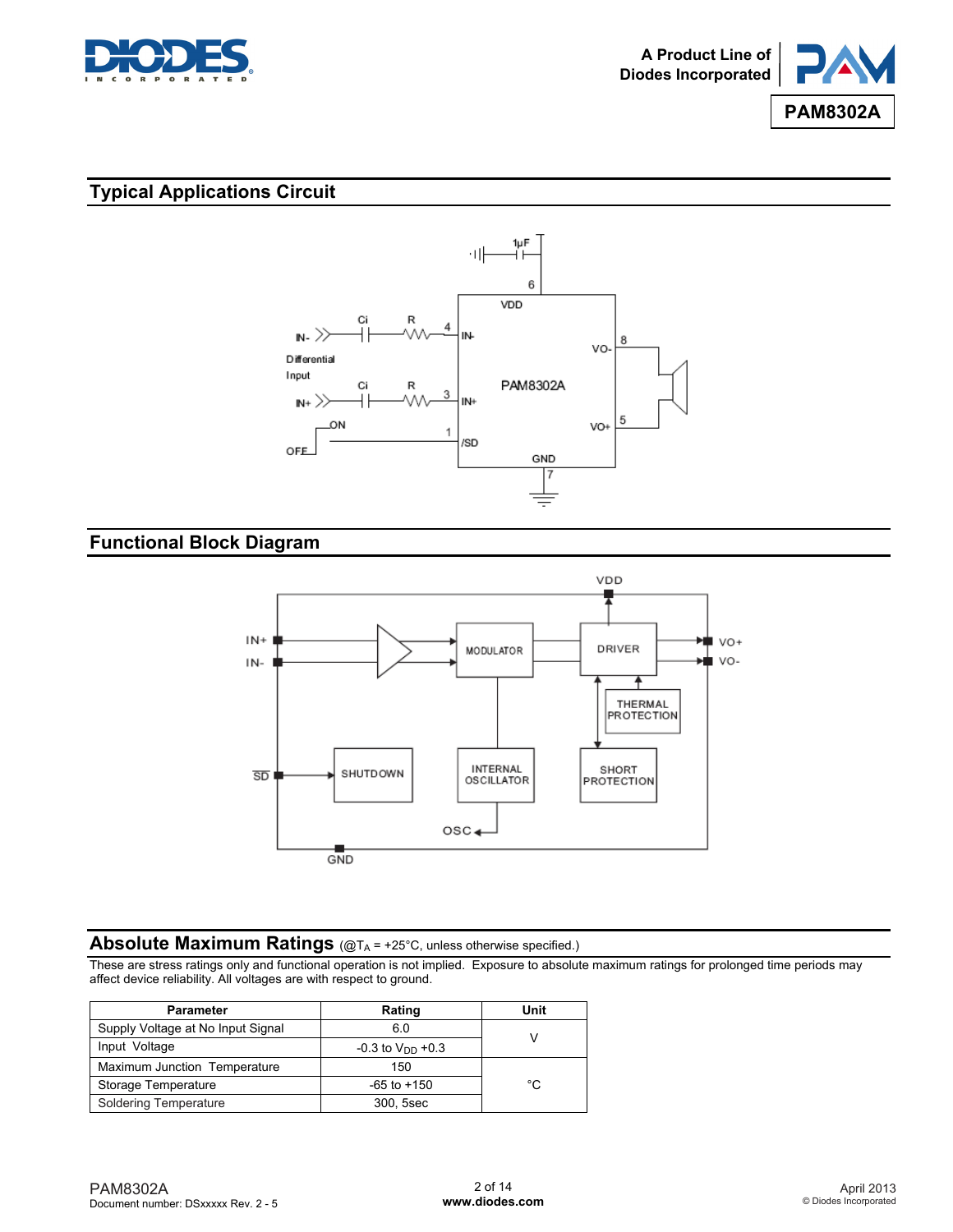



## **Recommended Operating Conditions** (@TA = +25°C, unless otherwise specified.)

| Parameter                   | Rating                | Unit   |
|-----------------------------|-----------------------|--------|
| Suppy Voltage Range         | $2.0 \text{ to } 5.5$ |        |
| Operation Temperature Range | $-40$ to $+85$        | $\sim$ |
| Junction Temperature Range  | $-40$ to $+125$       | $\sim$ |

## **Thermal Information**

| <b>Parameter</b>                         | Package  | Symbol      | Max  | Unit          |
|------------------------------------------|----------|-------------|------|---------------|
|                                          | SOP-8    |             | 115  |               |
| Thermal Resistance (Junction to Ambient) | MSOP-8   |             | 180  | $\degree$ C/W |
|                                          | DFN3x3-8 | $\theta$ JA | 4739 |               |
|                                          | DFN2x2-8 |             | 80   |               |

# **Electrical Characteristics**  $(\text{\&} T_A = +25^{\circ}C, V_{IN} = 3.6V, V_O = 1.8V, C_{IN} = 10 \mu F, C_{OUT} = 10 \mu F, L = 4.7 \mu H,$  unless otherwise specified.)

| <b>Parameter</b>                                 | Symbol           | <b>Test Conditions</b>                               |                                          | <b>Min</b> | Typ            | Max          | <b>Units</b>  |
|--------------------------------------------------|------------------|------------------------------------------------------|------------------------------------------|------------|----------------|--------------|---------------|
| Supply Voltage Range                             | $V_{DD}$         |                                                      |                                          | 2.0        |                | 5.5          | $\vee$        |
| Quiescent Current                                | lo               | No Load                                              |                                          |            | $\overline{4}$ | 8            | mA            |
| <b>Shutdown Current</b>                          | <b>I</b> SHDN    | $V_{SHDN} = 0V$                                      |                                          |            |                | $\mathbf{1}$ | μA            |
|                                                  |                  | $f = 1$ kHz, R <sub>1</sub> = 4 $\Omega$             | $V_{DD} = 5V$                            | 2.25       | 2.50           |              |               |
|                                                  |                  | $THD+N = 10%$                                        | $VDD = 3.6V$                             | 1.10       | 1.25           |              |               |
|                                                  |                  | $f = 1$ kHz, R <sub>l</sub> = 4 $\Omega$ ,           | $V_{DD} = 5V$                            | 1.80       | 2.00           |              |               |
|                                                  |                  | $THD+N = 1%$                                         | $VDD = 3.6V$                             | 0.86       | 0.95           |              |               |
| <b>Output Power</b>                              | P <sub>O</sub>   | $f = 1$ kHz, R <sub>1</sub> = 8 $\Omega$             | $V_{DD} = 5V$                            | 1.35       | 1.50           |              | W             |
|                                                  |                  | $THD+N = 10%$                                        | $VDD = 3.6V$                             | 0.72       | 0.80           |              |               |
|                                                  |                  | $f = 1$ kHz, R <sub>l</sub> = 8 $\Omega$ ,           | $V_{DD} = 5V$                            | 1.15       | 1.30           |              |               |
|                                                  |                  | $THD+N = 1%$                                         | $VDD = 3.6V$                             | 0.6        | 0.65           |              |               |
| Peak Efficiency                                  | η                | $f = 1kHz$                                           |                                          |            | 85             | 88           | $\frac{0}{0}$ |
|                                                  |                  | $R_1 = 8\Omega$ , $P_0 = 0.1W$ , f = 1kHz            |                                          |            | 0.30           | 0.35         | $\%$          |
|                                                  | THD+N            | $R_L$ = 8 $\Omega$ , P <sub>O</sub> = 0.5W, f = 1kHz |                                          |            | 0.45           | 0.50         |               |
| <b>Total Harmonic Distortion Plus Noise</b>      |                  | $R_L = 4\Omega$ , $P_O = 0.1W$ , f = 1kHz            |                                          |            | 0.35           | 0.40         |               |
|                                                  |                  | $R_1 = 4\Omega$ , $P_0 = 0.5W$ , f = 1kHz            |                                          |            | 0.40           | 0.45         |               |
| Gain                                             | $G_V$            |                                                      |                                          | 22.5       | 24.0           | 25.5         | dB            |
| Power Supply Ripple Rejection                    | <b>PSRR</b>      |                                                      | No Inputs, $f = 1kHz$ , $V_{PP} = 200mV$ |            | 50             |              | dB            |
| Dynamic Range                                    | <b>DYN</b>       | $f = 20$ to 20kHz                                    |                                          | 85         | 90             |              | dB            |
| Signal to Noise Ratio                            | <b>SNR</b>       | $f = 20$ to 20kHz                                    |                                          | 75         | 80             |              | dB            |
| <b>Noise</b>                                     | $V_N$            | No A-Weighting                                       |                                          |            | 180            | 300          | μV            |
|                                                  |                  | A-Weighting                                          |                                          |            | 120            | 200          |               |
| <b>Oscillator Frequency</b>                      | f <sub>OSC</sub> |                                                      |                                          | 200        | 250            | 300          | kHz           |
| Drain-Source On-State Resistance<br>$R_{DS(ON)}$ |                  | $I_{DS}$ = 100mA                                     | P MOSFET                                 |            | 0.45           | 0.50         | $\Omega$      |
|                                                  |                  | N MOSFET                                             |                                          | 0.20       | 0.25           |              |               |
| SHDN Input High                                  | $V_{SH}$         |                                                      |                                          | 1.2        |                |              | $\vee$        |
| SHDN Input Low                                   | $V_{SL}$         |                                                      |                                          | 120        |                | 0.4          |               |
| Over Temperature Protection                      | <b>OTP</b>       | Junction Temperautre                                 |                                          |            | 135            |              | $^{\circ}C$   |
| Over Temperature Hysterisis                      | <b>OTH</b>       |                                                      |                                          |            | 30             |              | $^{\circ}C$   |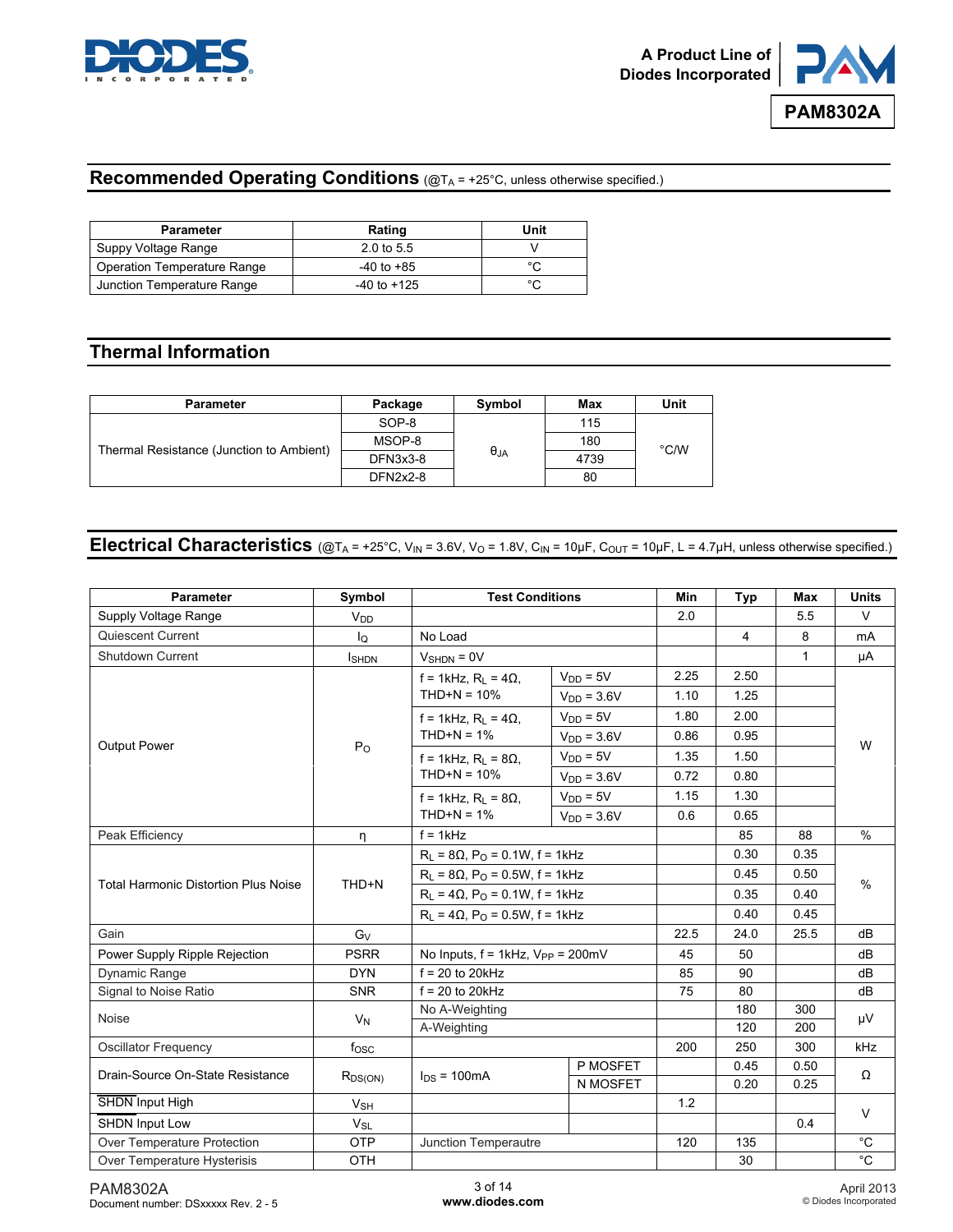



### **Typical Performance Characteristics** (@TA = +25°C, unless otherwise specified.)

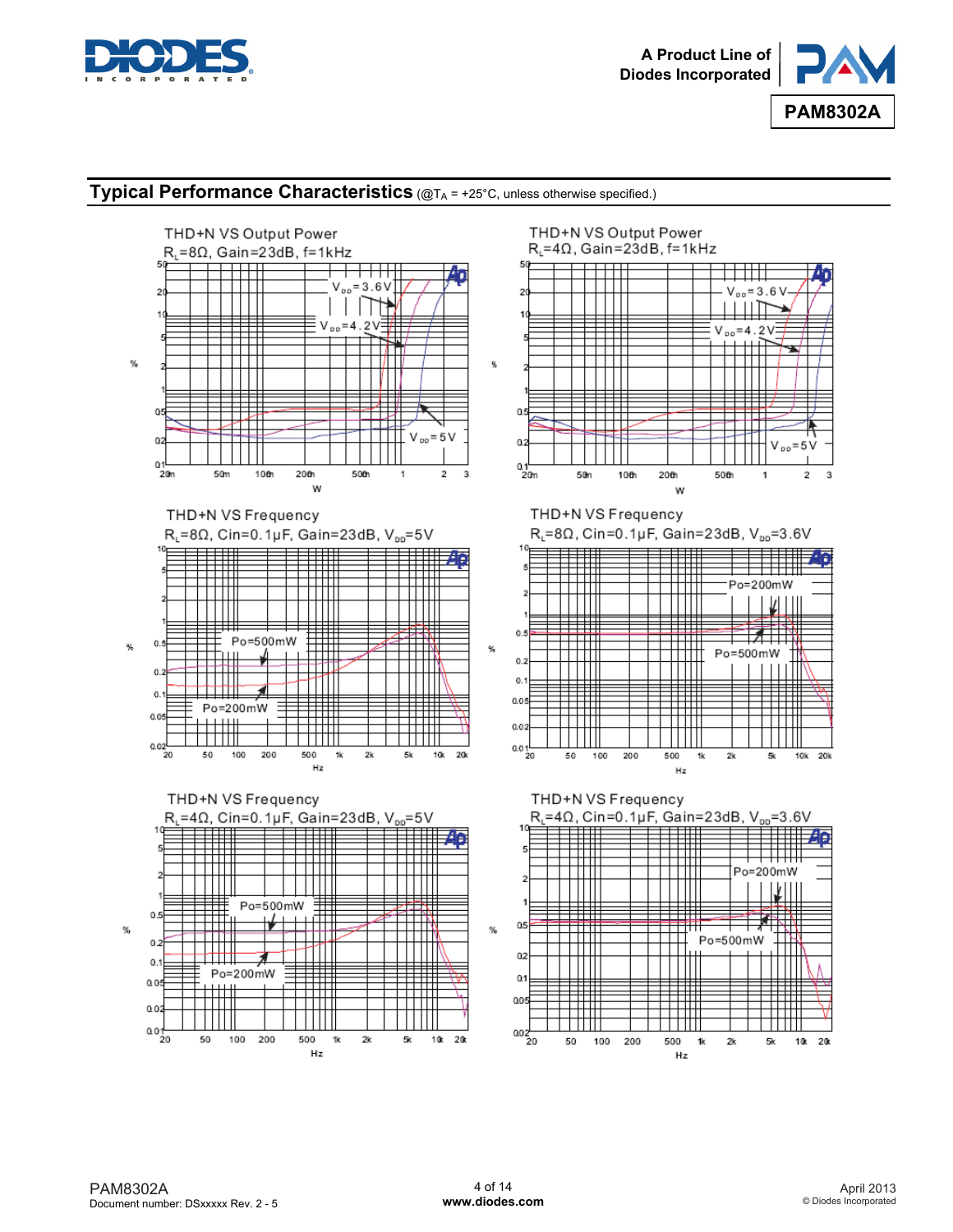



## **Typical Performance Characteristics** (cont.) (@TA = +25°C, unless otherwise specified.)

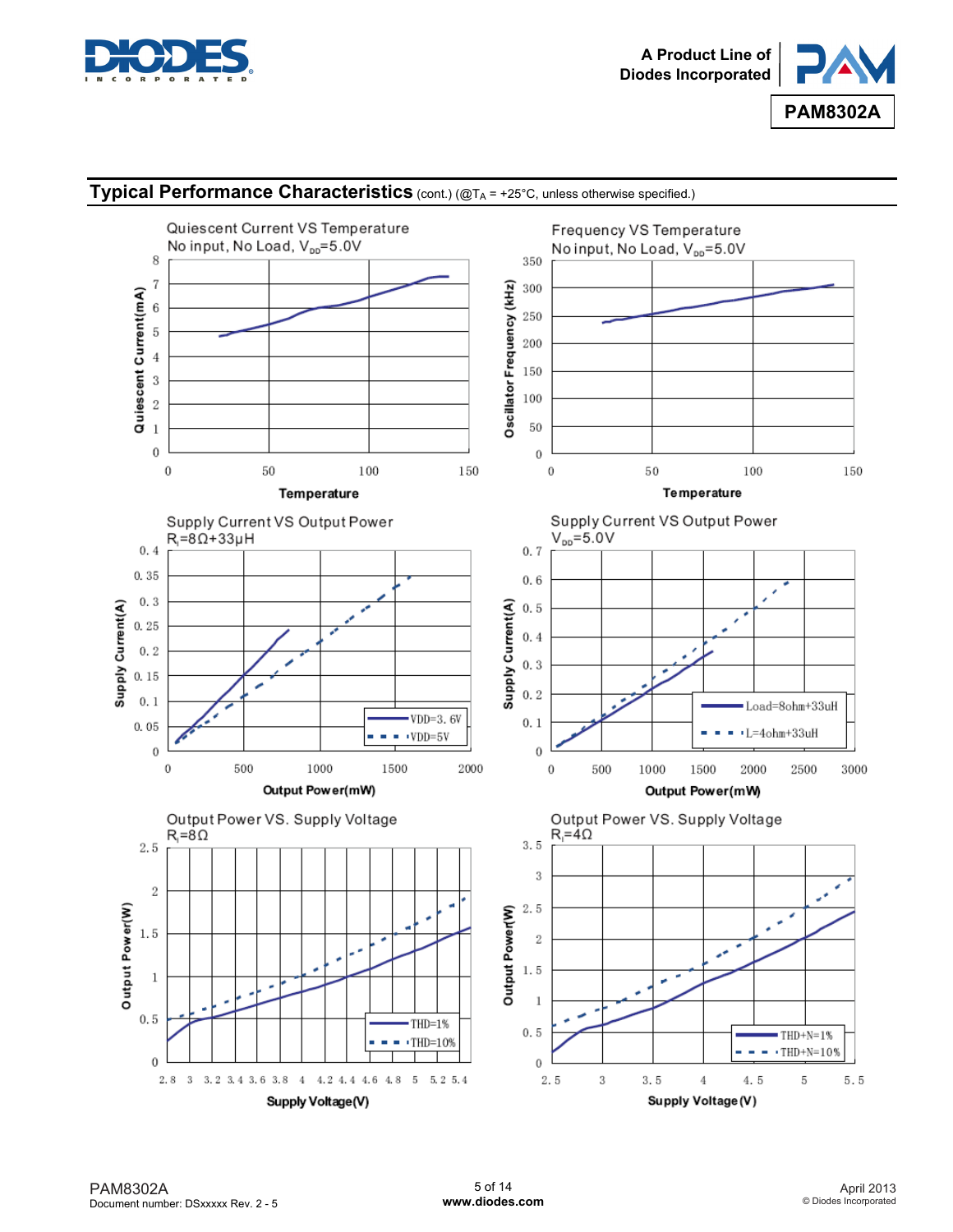

Efficiency VS Output Power



Vin=5V

 $\cdot$  Vin=3.6V

2000

## **Typical Performance Characteristics** (cont.) (@TA = +25°C, unless otherwise specified.)





 $R_1 = 8\Omega + 33\mu H$ 

95%

90%

85%



Power Dissipation VS. Output Power



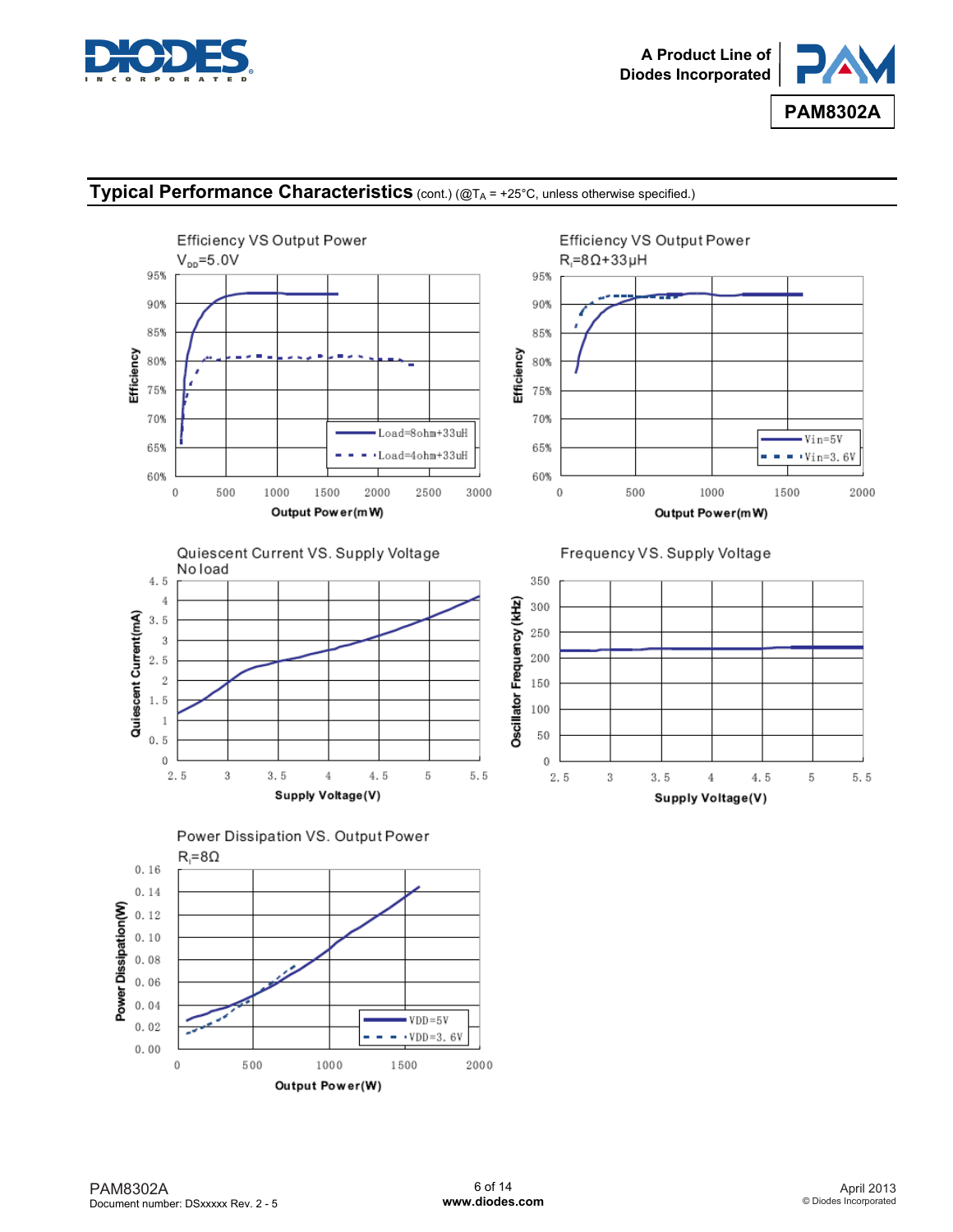



## **Application Information**

#### **Test Setup for Performance Testing**



Notes: 1. The AP AUX-0025 low pass filter is necessary for every class-D amplifier measurement with AP analyzer. 2. Two 22μH inductors are used in series with load resistor to emulate the small speaker for efficiency measurement.

#### **Maximum Gain**

As shown in block diagram (Page 2), the PAM8302A has two internal amplifier stages. The first stage's gain is externally con figurable, while the second stage's is internally fixed. The closedloop gain of the first stage is set by selecting the ratio of RF to RI while the second stage's gain is fixed at 2x.The output of amplifier one serves as the input to amplifier two, thus the two amplifiers produce signals identical in magnitude, but different in phase by 180°. Consequently, the differential gain for the IC is

 $A = 20$ \*log  $[2*(R_F/R_I)]$ 

The PAM8302A sets maximum R =80kΩ, minimum R<sub>I</sub> =10kΩ, so the maximum closed-gain is 24dB.

#### **Input Capacitor (CI)**

Intypical application, an input capacitor,  $C_1$  is required to allow the amplifier to bias input signals to a proper DC level for optimum operation. In this case, C<sub>I</sub> and the minimum input impedance R<sub>I</sub> (10k internal) form a high pass filter with a corner frequeny determind by the following equation:

$$
f_C = \frac{1}{2 \Pi R_1 C_1}
$$

It is important to choose the value of C<sub>I</sub> as it directly affects low frequency performance of the circuit, for example, when an application requires a flat bass response as loas as 100Hz,. Equation is reconfigured as follows:

$$
C_l = \frac{1}{2 \Pi R_l f_l}
$$

As the input reisitance is varible, for the C<sub>I</sub> value of 0.16µF, one should actually choose the C<sub>I</sub> within the range of 0.1µF to 0.22µF. A further consideration for this capacitor is the leakage path from the input source through the input network  $(R<sub>1</sub>, R<sub>F</sub>, C<sub>1</sub>)$  to the load. This leakage current creates a DC offset voltage at the input to the amplifier that reduces useful headroom, especially in high gain application. For this reason, a low leakage tantalum or ceramic capacitor is the best choice. When a polarized capacitior is used, the positive side of the capacitor should face the amplifier input in most applications as the DC level is held at V<sub>DD</sub>/2, which is likely higher than the source DC level. Please note that it is important to confirm the capacitor polarity in the application.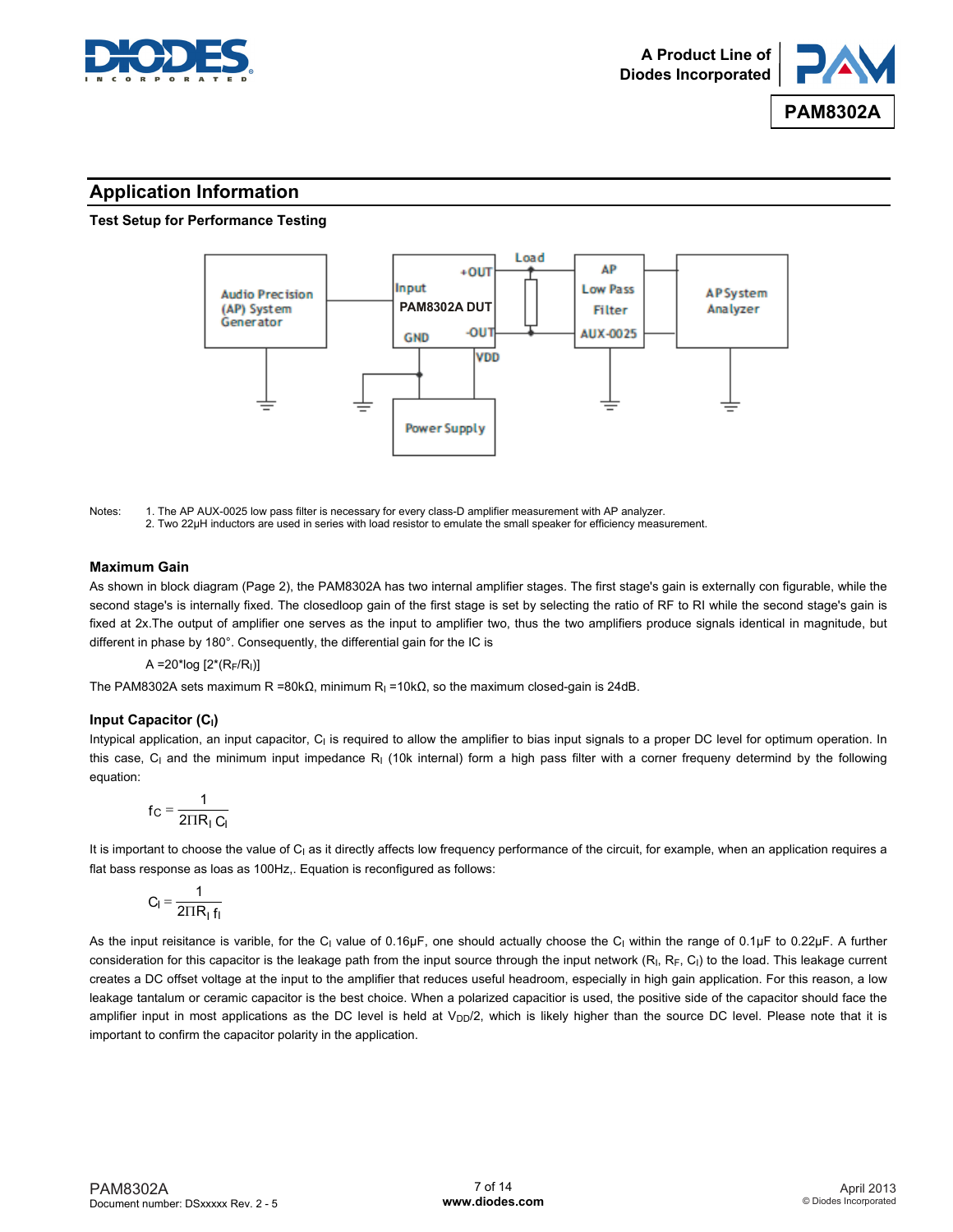



### **Application Information (cont.)**

#### **Power Supply Decoupling (C<sub>S</sub>)**

The PAM8302A is a high-performance CMOS audio amplifier that requires adequate power supply decoupling to ensure the output THD and PSRR as low as possible. Power supply decoupling affects low frequency response. Optimum decoupling is achieved by using two capacitors of different types that target different types of noise on the power supply leads. For higher frequency transients, spikes, or digital hash on the line, a good low equivalent-series-resistance (ESR) ceramic capacitor, typicall 1.0µF is good, placing it as close as possilbe to the device V<sub>DD</sub> terminal. For filtering lower frequency noise signals, capacitor of 10µF or larger, closely located to near the audio power amplifier is recommended.

#### **Shutdown Operation**

In order to reduce shutdown power consumption, the PAM8032A contains shutdown circuitry for turn to turn off the amplifier. This shutdown feature turns the amplifier off when a logic low is aplied on the  $\overline{SD}$  pin. By switching the shutdown pin over to GND, the PAM8302A supply current draw will be minimized inidle mode.

**For the best power on/off pop performance, the amplifier should be set in the shutdown mode prior to power on/off operation.** 

#### **Under Voltage Lock-Out (UVLO)**

The PAM8302A incorporates circuitry to detect low on or off voltage. When the supply voltage drops to 2.1V or below, the PAM8302A goes into a state of shutdown, and the device comes out of its shutdown state to normal operation by reset the power supply or SD pin.

#### **How to Reduce EMI (Electro Magnetic Interference)**

A simple solution is to put an additional capacitor 1000μF at power supply terminal for power line coupling if the traces from amplifier to speakers are short (< 20CM). Most applications require a ferrite bead filter as shown at Figure 1. The ferrite filter depresses EMI of around 1MHz and higher. When selecting a ferrite bead, choose one with high impedance at high frequencies and low impedance at low frequencies.



**Figure 1. Ferrite Bead Filter to Reduce EMI**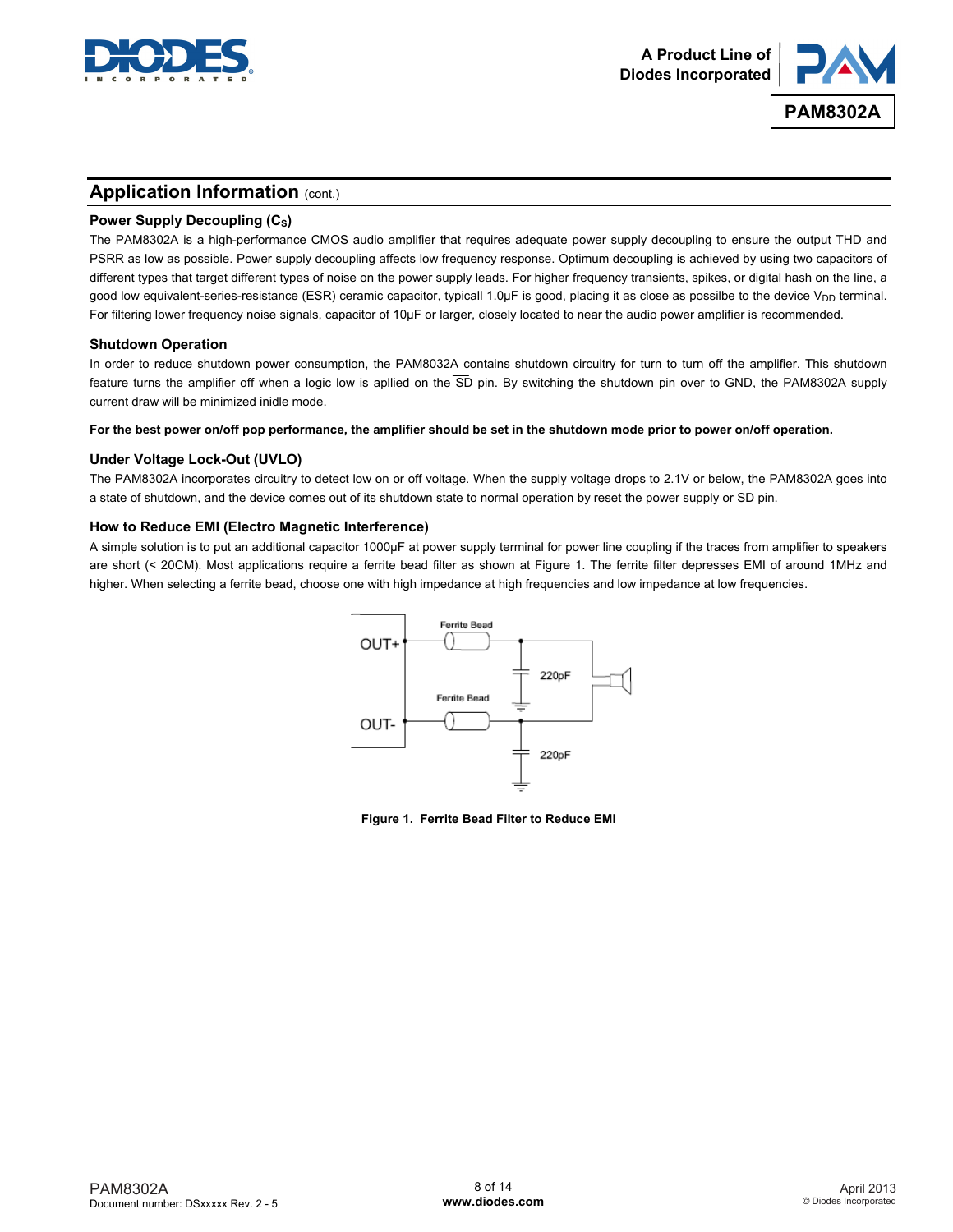



## **Ordering Information**



| <b>Part Number</b> | Package Type | <b>Standard Package</b> |
|--------------------|--------------|-------------------------|
| PAM8302AASCR       | MSOP-8       | 2500 Units/Tape&Reel    |
| PAM8302AADCR       | SOP-8        | 2500 Units/Tape&Reel    |
| PAM8302AAYCR       | DFN3x3-8     | 3000 Units/Tape&Reel    |
| PAM8302ABGCR       | DFN2x2-8     | 3000 Units/Tape&Reel    |

### **Marking Information**

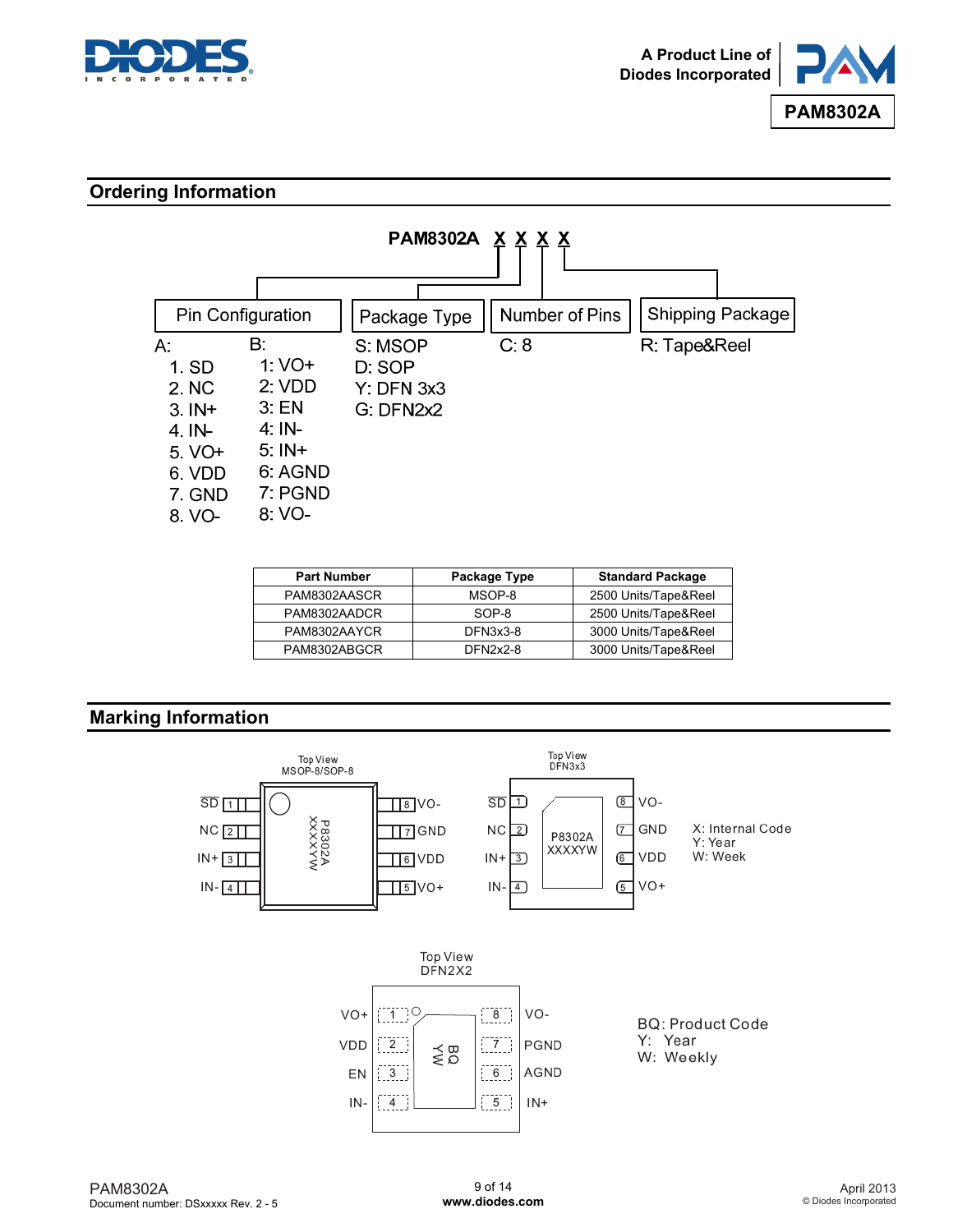



## Package Outline Dimensions (All dimensions in mm.)

**MSOP-8** 





| REF            | Millimeter |      |  |
|----------------|------------|------|--|
|                | Min        | Max  |  |
| Α              | $\sim$     | 1.10 |  |
| A <sub>1</sub> | 0.05       | 0.15 |  |
| A2             | 0.78       | 0.94 |  |
| b              | 0.22       | 0.38 |  |
| с              | 0.08       | 0.23 |  |
| D              | 2.90       | 3.10 |  |
| Ε              | 2.90       | 3.10 |  |
| E1             | 4.75       | 5.05 |  |
| е              | 0.65BSC    |      |  |
|                | 0.40       | 0.70 |  |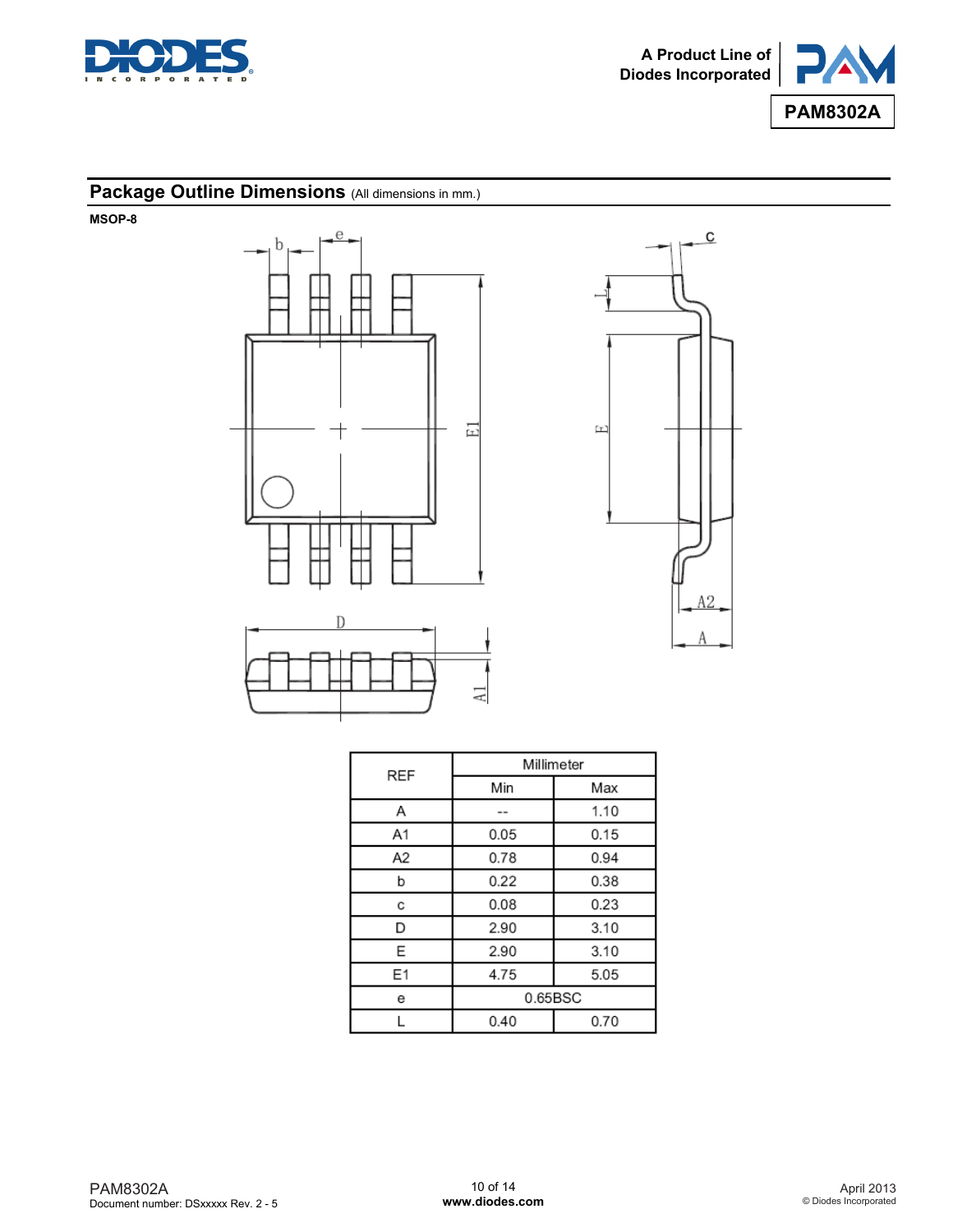



### Package Outline Dimensions (cont.) (All dimensions in mm.)

**DFN3x3-8** 



Note: All dimensions are in Millimeters.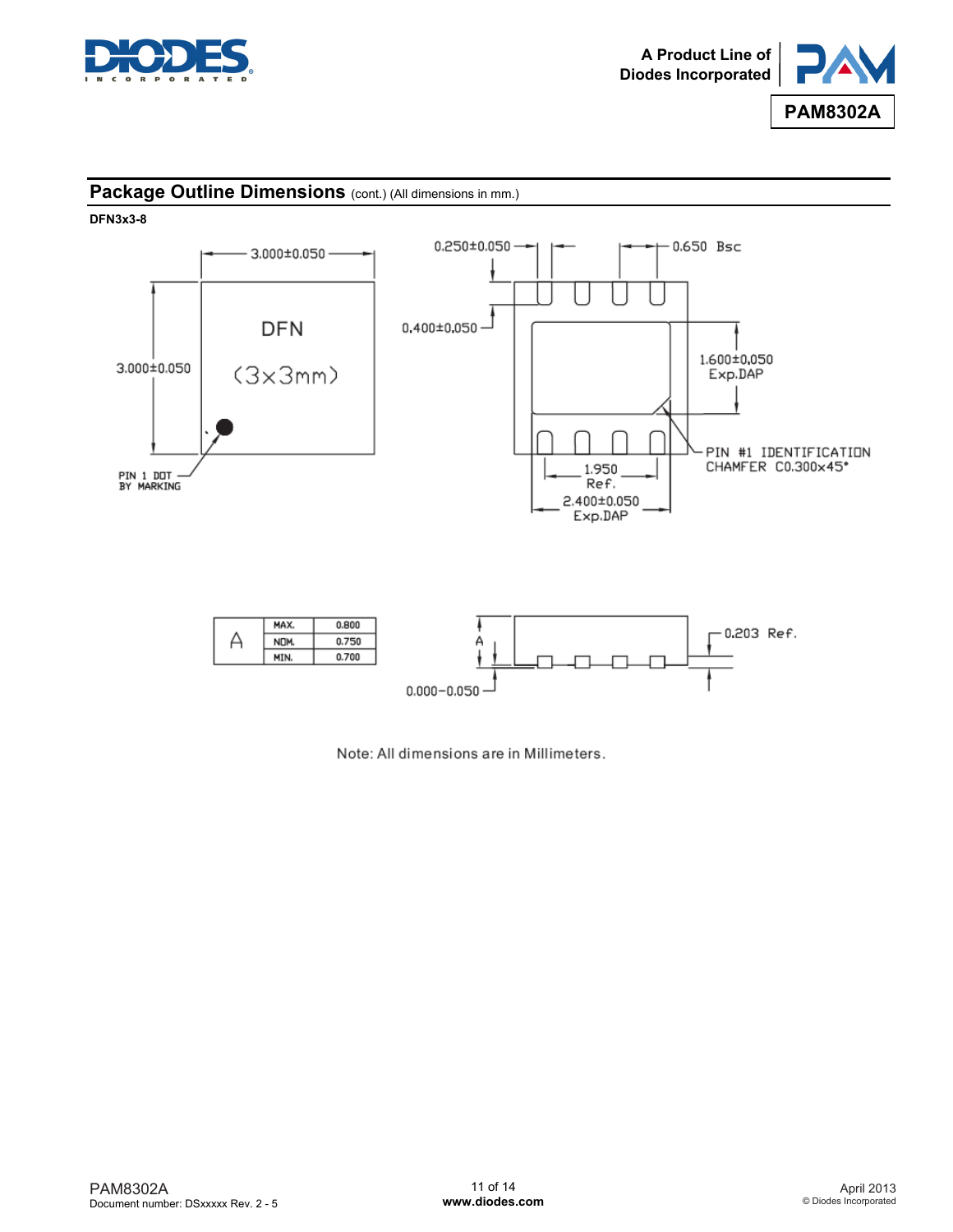



## **Package Outline Dimensions** (cont.) (All dimensions in mm.)

**SOP-8** 



| <b>REF</b> | <b>DIMENSIONS</b> |      |  |
|------------|-------------------|------|--|
|            | Millimeters       |      |  |
|            | Min               | Max  |  |
| А          | 5.80              | 6.20 |  |
| B          | 4.80              | 5.00 |  |
| C          | 3.80              | 4.00 |  |
| D          | $0^{\circ}$       | g٥   |  |
| E          | 0.40              | 0.90 |  |
| F          | 0.19              | 0.25 |  |
| М          | 0.10              | 0.25 |  |
| Н          | 0.35              | 0.49 |  |
| L          | 1.35              | 1.75 |  |
| J          | 0.375 REF         |      |  |
| K          | $45^{\circ}$      |      |  |
| G          | 1.27 TYP          |      |  |

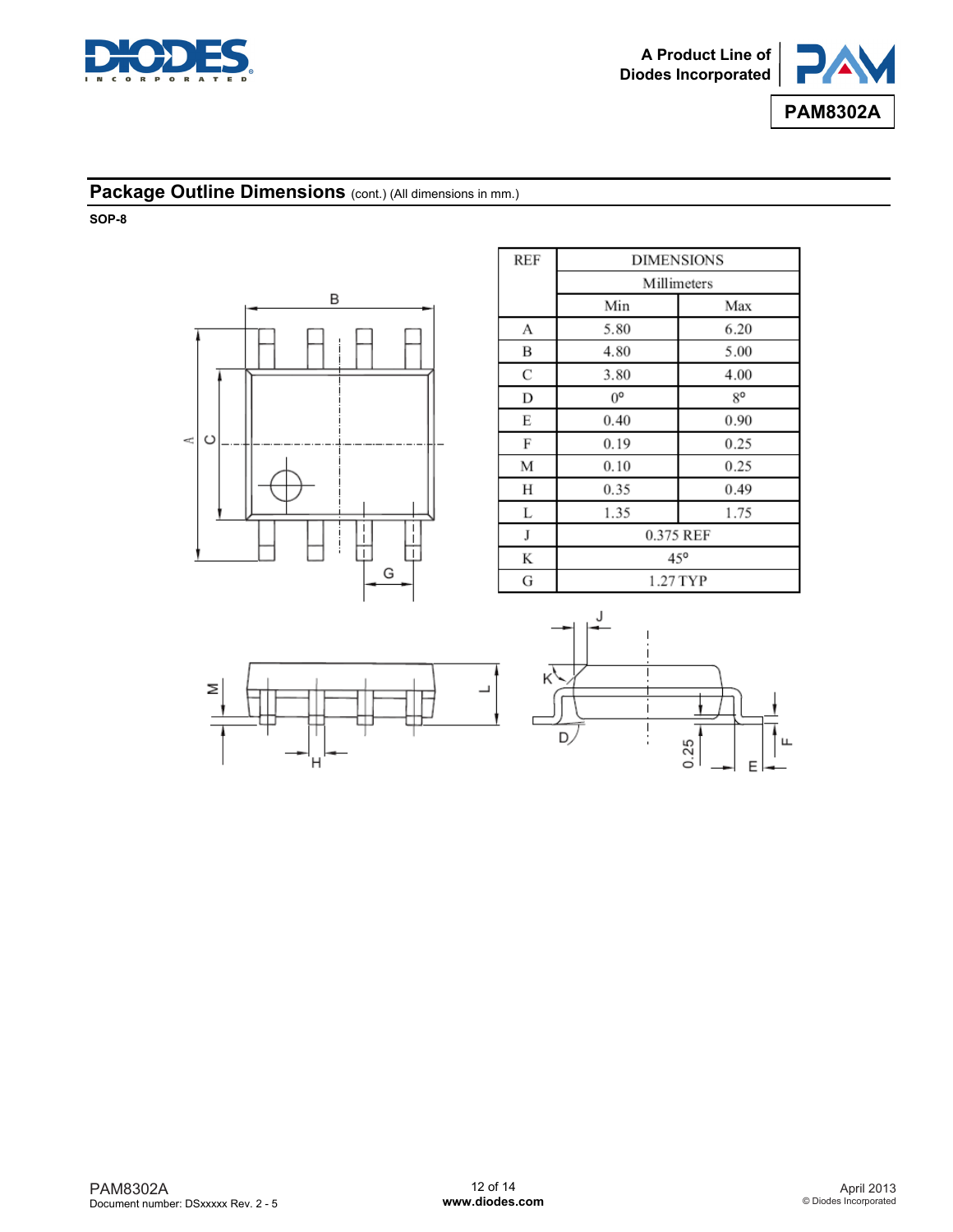

북



## **Package Outline Dimensions** (cont.) (All dimensions in mm.)

**DFN2x2-8** 



|                | MILLIMETER |            |      |  |
|----------------|------------|------------|------|--|
| <b>SYMBOL</b>  | MIN        | <b>NOM</b> | MAX  |  |
| А              | 0.70       | 0.75       | 0.80 |  |
| AI             | $\Omega$   | 0.02       | 0.05 |  |
| b              | 0.20       | 0.25       | 0.30 |  |
| c              | 0.18       | 0.20       | 0.25 |  |
| D              | 1.90       | 2.00       | 2.10 |  |
| D <sub>2</sub> | 1.60REF    |            |      |  |
| ē              | 0.50BSC    |            |      |  |
| Nd             |            | 1.50BSC    |      |  |
| Ε              | 1.90       | 2.00       | 2.10 |  |
| E2             | 0.90REF    |            |      |  |
| L              | 0.20       | 0.30       | 0.40 |  |
| h              | 0.15       | 0.20       | 0.25 |  |